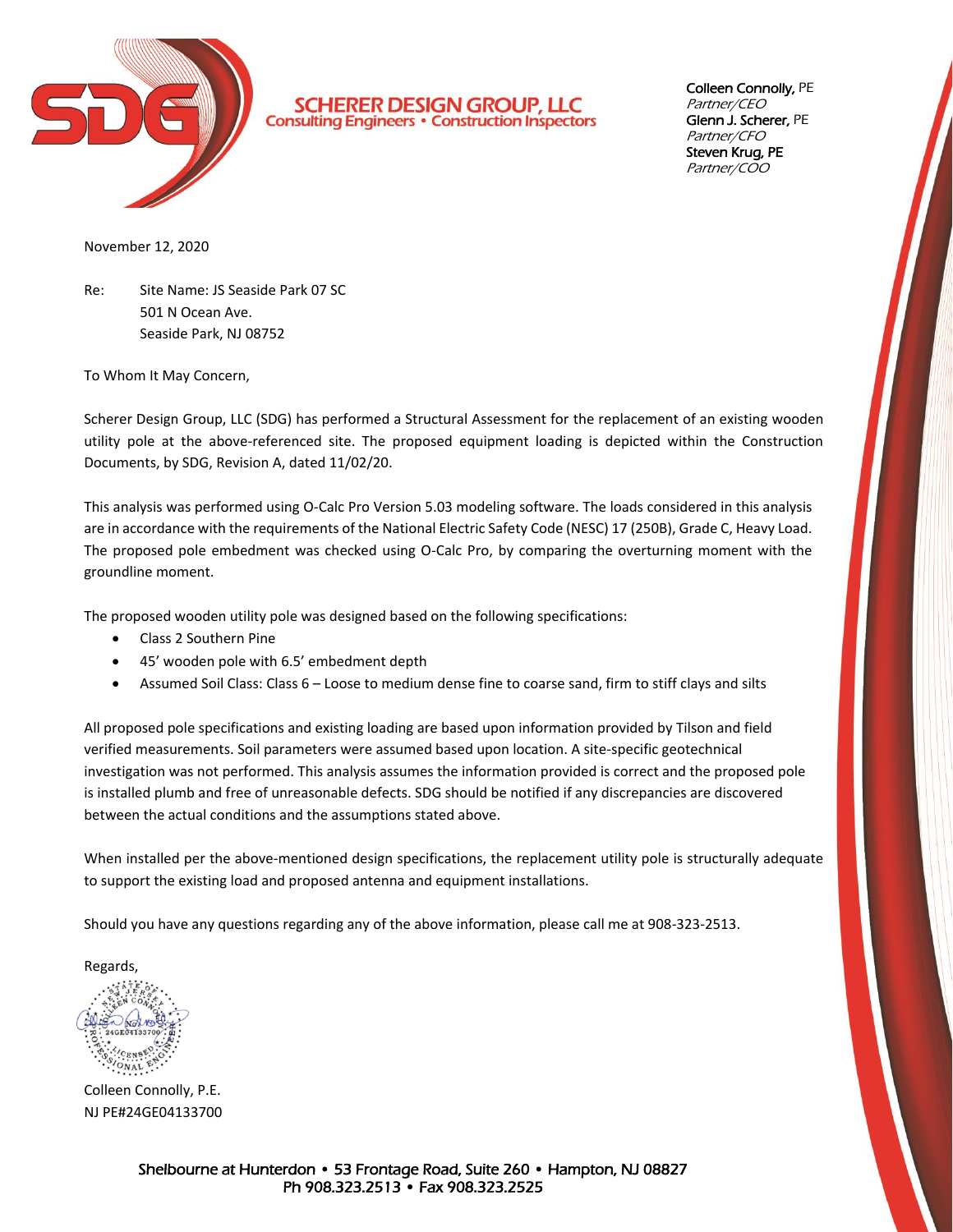## Pole ID:(250B) JS Seaside Park <sup>07</sup> SC.pplx **O-Calc® Pro** *Analysis Report*

| Pole Num:  | JS Seaside Park 07 SC Pole Length / Class: |                                      |                                 | <b>45/2 Code:</b>               |                           | <b>NESC</b> Structure Type:      | <b>Deadend</b>            |
|------------|--------------------------------------------|--------------------------------------|---------------------------------|---------------------------------|---------------------------|----------------------------------|---------------------------|
| Aux Data 1 |                                            | <b>Unset</b> Species:                | <b>SOUTHERN PINE</b> NESC Rule: |                                 | <b>Rule 250B</b> Status   |                                  | <b>Guy Wires Adequate</b> |
| Aux Data 2 |                                            | <b>Unset</b> Setting Depth (ft):     |                                 | <b>6.50</b> Construction Grade: |                           | C Pole Strength Factor:          | 0.85                      |
| Aux Data 3 |                                            | <b>Unset</b> G/L Circumference (in): |                                 | 40.30 Loading District:         |                           | <b>Heavy</b> Transverse Wind LF: | 1.75                      |
| Aux Data 4 |                                            | <b>Unset</b> G/L Fiber Stress (psi): |                                 | 8,000 Ice Thickness (in):       |                           | <b>0.50</b> Wire Tension LF:     | 1.30                      |
| Aux Data 5 |                                            | <b>Unset</b> Allowable Stress (psi): |                                 | 6,800 Wind Speed (mph):         |                           | 39.53 Vertical LF:               | 1.90                      |
| Aux Data 6 |                                            | <b>Unset</b> Fiber Stress Ht. Reduc: |                                 | <b>No</b> Wind Pressure (psf):  | 4.00                      |                                  |                           |
| Latitude:  |                                            | 39.926362 Deg Longitude:             |                                 |                                 | -74.074391 Deg Elevation: |                                  | 0 Feet                    |



| Pole Capacity Utilization (%) |      | Height<br>(ft) | <b>Wind Angle</b><br>(deg) |
|-------------------------------|------|----------------|----------------------------|
| Maximum                       | 18.2 | 0.0            | 268.6                      |
| Groundline                    | 18.2 | 0.0            | 268.6                      |
| Vertical                      | 2.3  | 19.3           | 180.0                      |

| <b>Pole Moments (ft-lb)</b> |         | <b>Load Angle</b><br>$(\deg)$ | <b>Wind Angle</b><br>$(\text{deg})$ |
|-----------------------------|---------|-------------------------------|-------------------------------------|
| Max Cap Util                | 19,826  | 227.9                         | 268.6                               |
| Groundline                  | 19,826  | 227.9                         | 268.6                               |
| <b>GL Allowable</b>         | 117,445 |                               |                                     |
| Overturn                    | 36,907  |                               |                                     |

| <b>Guy System Component Summary</b> |                            |                                 |                             | <b>Load From Worst Wind</b><br>Angle on Pole |                            | <b>Individual Maximum Load</b>  |                            |  |
|-------------------------------------|----------------------------|---------------------------------|-----------------------------|----------------------------------------------|----------------------------|---------------------------------|----------------------------|--|
| <b>Description</b>                  | <b>Lead Length</b><br>(ft) | <b>Lead Angle</b><br>(deg)      | Height<br>(f <sup>t</sup> ) | <b>Nominal</b><br>Capacity (%)               | <b>Wind Angle</b><br>(deg) | <b>Max Load</b><br>Capacity (%) | <b>Wind Angle</b><br>(deg) |  |
| Single - 8" - Soil Class 6          | 15.0                       | 0.0                             |                             | 50.9                                         | 268.6                      | 61.4                            | 180.0                      |  |
| EHS 3/8 (Down)                      |                            |                                 | 19.6                        | 47.7                                         | 268.6                      | 57.6                            | 180.0                      |  |
|                                     |                            | <b>System Capacity Summary:</b> |                             | <b>Adequate</b>                              |                            | <b>Adequate</b>                 |                            |  |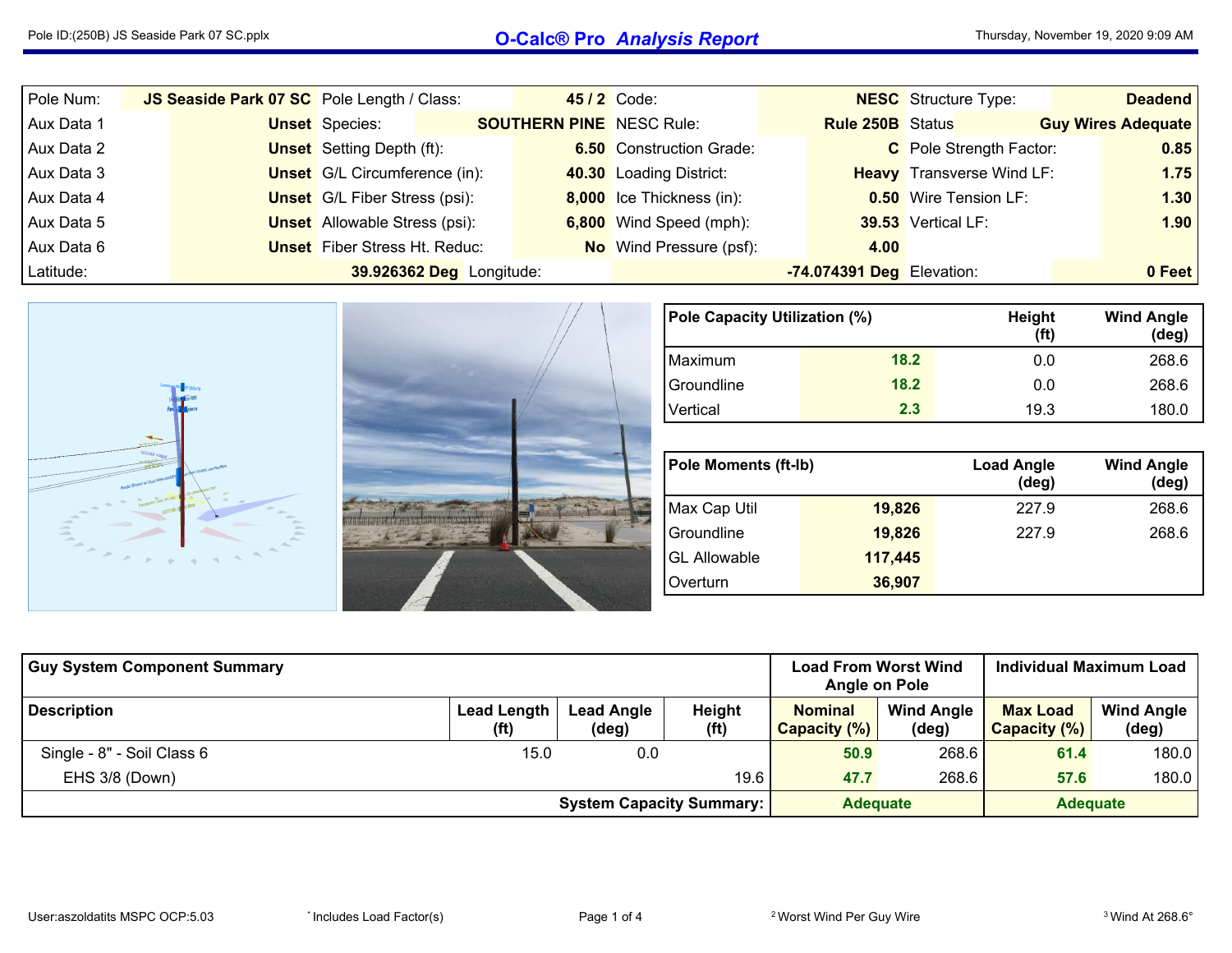|                       | Groundline Load Summary - Reporting Angle Mode: Load - Reporting Angle: 227.9° |                                  |                                              |                                           |                                   |                                              |                                  |                                           |                                        |                                   |  |  |  |  |  |
|-----------------------|--------------------------------------------------------------------------------|----------------------------------|----------------------------------------------|-------------------------------------------|-----------------------------------|----------------------------------------------|----------------------------------|-------------------------------------------|----------------------------------------|-----------------------------------|--|--|--|--|--|
|                       | <b>Shear</b><br>Load*<br>(Ibs)                                                 | <b>Applied</b><br>Load<br>$(\%)$ | <b>Bending</b><br><b>Moment</b><br>$(ft-lb)$ | <b>Applied</b><br><b>Moment</b><br>$(\%)$ | <b>Pole</b><br>Capacity<br>$(\%)$ | <b>Bending</b><br><b>Stress</b><br>(+/- psi) | <b>Vertical</b><br>Load<br>(Ibs) | <b>Vertical</b><br><b>Stress</b><br>(psi) | <b>Total</b><br><b>Stress</b><br>(psi) | <b>Pole</b><br>Capacity<br>$(\%)$ |  |  |  |  |  |
| Powers                | 68                                                                             | 6.8                              | 1,609                                        | 8.1                                       | $1.4$                             | 104                                          | 51                               | 0                                         | 105                                    | 1.5                               |  |  |  |  |  |
| Comms                 | 3,243                                                                          | 320.7                            | 57,814                                       | 291.6                                     | 49.2                              | 3,745                                        | 240                              | $\overline{2}$                            | 3,746                                  | 55.1                              |  |  |  |  |  |
| GuyBraces             | $-2,637$                                                                       | $-260.8$                         | $-46, 152$                                   | $-232.8$                                  | $-39.3$                           | $-2,989$                                     | 7,975                            | 62                                        | $-2,927$                               | $-43.1$                           |  |  |  |  |  |
| GenericEquipments     | 159                                                                            | 15.8                             | 3,476                                        | 17.5                                      | 3.0                               | 225                                          | 919                              |                                           | 232                                    | 3.4                               |  |  |  |  |  |
| Pole                  | 177                                                                            | 17.5                             | 3,065                                        | 15.5                                      | 2.6                               | 199                                          | 2,633                            | 20                                        | 219                                    | 3.2                               |  |  |  |  |  |
| Insulators            | 0                                                                              | 0.0                              | 14                                           | 0.1                                       | 0.0                               |                                              | 38                               | $\mathbf 0$                               |                                        | 0.0                               |  |  |  |  |  |
| Pole Load             | 1,011                                                                          | 100.0                            | 19,826                                       | 100.0                                     | 16.9                              | 1,284                                        | 11,855                           | 92                                        | 1,376                                  | 20.2                              |  |  |  |  |  |
| Pole Reserve Capacity |                                                                                |                                  | 97,619                                       |                                           | 83.1                              | 5,516                                        |                                  |                                           | 5,424                                  | 79.8                              |  |  |  |  |  |

| Load Summary by Owner - Reporting Angle Mode: Load - Reporting Angle: 227.9° |                                |                                  |                                              |                                     |                                |                                                |                           |                                           |                                        |                         |  |  |  |  |
|------------------------------------------------------------------------------|--------------------------------|----------------------------------|----------------------------------------------|-------------------------------------|--------------------------------|------------------------------------------------|---------------------------|-------------------------------------------|----------------------------------------|-------------------------|--|--|--|--|
|                                                                              | <b>Shear</b><br>Load*<br>(Ibs) | <b>Applied</b><br>∟oad<br>$(\%)$ | <b>Bending</b><br><b>Moment</b><br>$(ft-lb)$ | <b>Applied</b><br>Moment<br>$(\% )$ | <b>Pole</b><br>Capacity<br>(%) | <b>Bending</b><br><b>Stress</b><br>$(+/-$ psi) | Vertical<br>Load<br>(lbs) | <b>Vertical</b><br><b>Stress</b><br>(psi) | <b>Total</b><br><b>Stress</b><br>(psi) | Pole<br>Capacity<br>(%) |  |  |  |  |
| <b>Proposed</b>                                                              | 333                            | 32.9                             | 7,085                                        | 35.7                                | 6.0                            | 459                                            | 1,048                     | 8                                         | 467                                    | 6.9                     |  |  |  |  |
| <b>Existing</b>                                                              | 501                            | 49.6                             | 9,677                                        | 48.8                                | 8.2                            | 627                                            | 8,174                     | 63                                        | 690                                    | 10.1                    |  |  |  |  |
| Pole                                                                         | 177                            | 17.5                             | 3,065                                        | 15.5                                | 2.6                            | 199                                            | 2,633                     | 20                                        | 219                                    | 3.2                     |  |  |  |  |
| Totals:                                                                      | 011,                           | 100.0                            | 19,826                                       | 100.0                               | 16.9                           | 1,284                                          | 11,855                    | 92                                        | 1,376                                  | 20.2                    |  |  |  |  |

## **Detailed Load Components:**

| <b>Power</b>             |              | Owner    | <b>Height</b><br>(f <sup>t</sup> ) | Horiz.<br><b>Offset</b><br>(in) | Cable<br><b>Diameter</b><br>(in) | Sag at<br>Max<br>Temp<br>(ft) | Cable<br>Weight<br>(Ibs/ft) | Lead/Spanl<br>ength.<br>(f <sup>t</sup> ) | Span<br>Angle<br>(deg) | Wire<br>Length<br>(f <sup>t</sup> ) | Tension<br>(lbs) | <b>Tension</b><br><b>Moment*</b><br>$(ft-lb)$ | <b>Offset</b><br>Moment*<br>$(ft-lb)$ | Wind<br><b>Moment*</b><br>(ft-Ib) | Moment<br>at GL*<br>$(ft-lb)$ |
|--------------------------|--------------|----------|------------------------------------|---------------------------------|----------------------------------|-------------------------------|-----------------------------|-------------------------------------------|------------------------|-------------------------------------|------------------|-----------------------------------------------|---------------------------------------|-----------------------------------|-------------------------------|
| Secondary                | DUPLEX 6 AWG | Proposed | 25.97                              | 7.27                            | 0.5370                           |                               | 0.071                       | 54.0                                      | 190.0                  | 54.0                                |                  |                                               | 10                                    | 99                                | 109                           |
| <b>Overlashed Bundle</b> | 6M           | Proposed | 26.00                              | 7.27                            | 0.2420                           | 44 ،                          | 0.104                       | 54.0                                      | 190.0                  | 54.0                                | 50               | .333                                          |                                       | 346                               | .690                          |
|                          |              |          |                                    |                                 |                                  |                               |                             |                                           |                        |                                     | Totals:          | 1,333                                         | 21                                    | 446                               | 1,799                         |

| Comm                     |       | Owner    | Height<br>(f <sup>t</sup> ) | Horiz.<br>Offset<br>(in) | Cable<br><b>Diameter</b><br>(in) | Sag at<br>Max<br>Temp<br>(f <sup>t</sup> ) | Cable<br>Weiaht<br>(lbs/ft) | Lead/Span<br>Length<br>(ft) | Span<br>Angle<br>(deg) | Wire<br>Length<br>(f <sup>t</sup> ) | Tension<br>(Ibs) | <b>Tension</b><br><b>Moment</b> *<br>$(ft-lb)$ | <b>Offset</b><br>Moment*<br>$(ft-lb)$ | Wind<br>Moment*<br>$(ft-lb)$ | Moment  <br>at GL*<br>(ft-Ib) |
|--------------------------|-------|----------|-----------------------------|--------------------------|----------------------------------|--------------------------------------------|-----------------------------|-----------------------------|------------------------|-------------------------------------|------------------|------------------------------------------------|---------------------------------------|------------------------------|-------------------------------|
| <b>Overlashed Bundle</b> | 6M    | Proposed | 21.00                       | 7.59                     | 0.2420                           | 1.43                                       | 0.104                       | 54.0                        | 190.0                  | 54.0                                | 85               | 1,830                                          |                                       | 287                          | 2,128                         |
| Fiber                    | Fiber | Proposed | 20.96                       | 7.59                     | 0.6250                           |                                            | 0.190                       | 54.0                        | 190.0                  | 54.0                                |                  |                                                | ں ا                                   | 87                           | 101                           |
| <b>Overlashed Bundle</b> | 6M    | Existing | 20.17                       | 7.64                     | 0.2420                           | 0.23                                       | 0.104                       | 163.0                       | 180.0                  | 163.0                               | .750             | 30,739                                         | 39                                    | 905                          | 31,682                        |
| <b>Overlashed Bundle</b> | 6M    | Existing | 19.58                       | 7.68                     | 0.2420                           | 0.23                                       | 0.104                       | 163.0                       | 180.0                  | 163.0                               | .750             | 29,844                                         | 39                                    | 878                          | 30,761                        |
|                          |       |          |                             |                          |                                  |                                            |                             |                             |                        |                                     | Totals:          | 62,413                                         | 102                                   | 2.157                        | 64,672                        |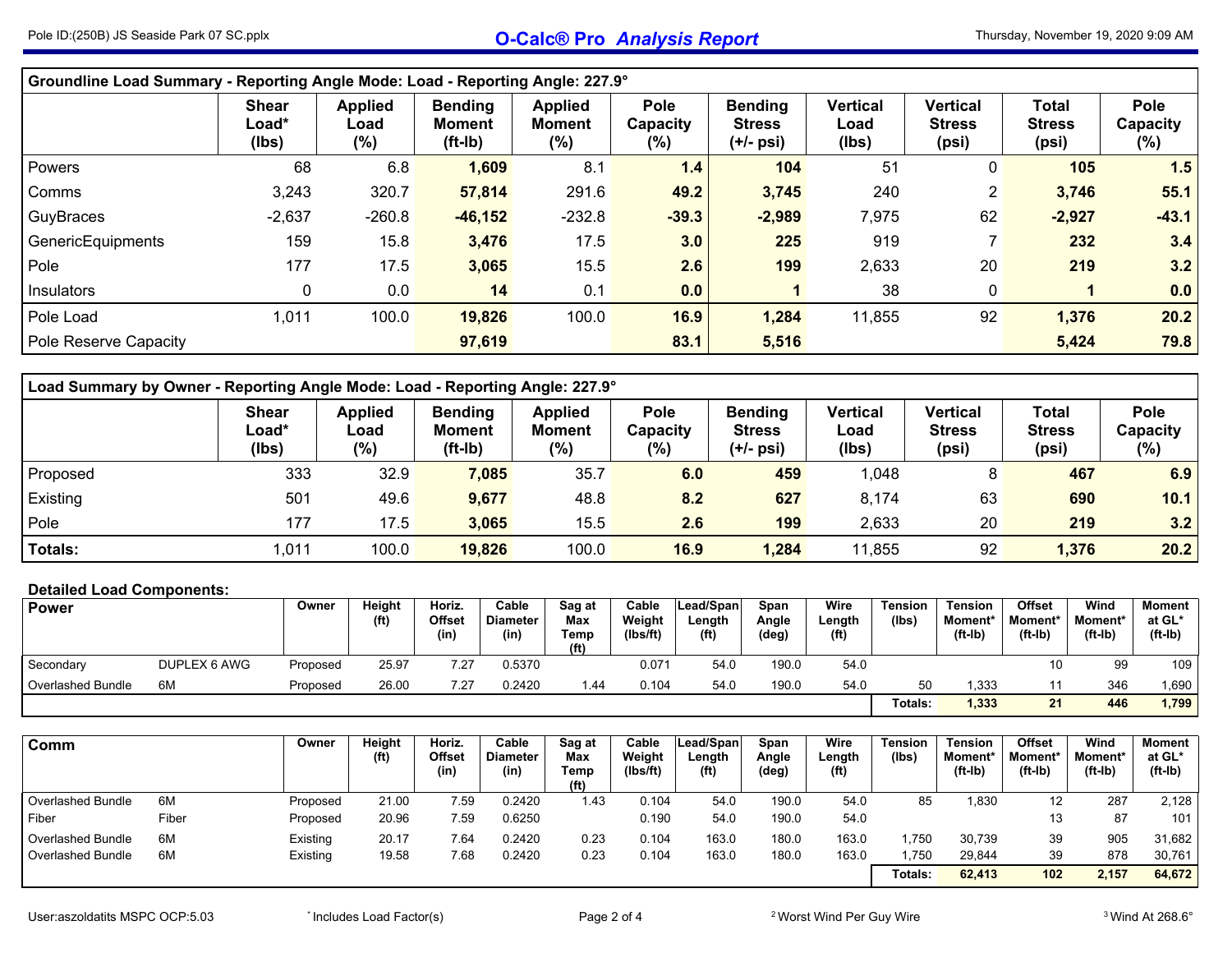| <b>GenericEquipment</b>                            |                                                                             | Owner                                     | Height<br>(f <sup>t</sup> )                         | Horiz.<br><b>Offset</b><br>(in)        | <b>Offset</b><br>Angle<br>(deg)      | Rotate<br>Angle<br>(deg)                  | Unit<br>Weight<br>(lbs)                  |       | Unit<br>Height<br>(in)                          | Unit<br><b>Depth</b><br>(in)                    | Unit<br><b>Diameter</b><br>(in) | (in)                               | <b>Offset</b><br>Unit<br>Length<br>Moment*<br>$(ft-lb)$ |                | Wind<br>Moment*<br>$(ft-lb)$                            | <b>Moment</b><br>at GL*<br>(ft-Ib)               |
|----------------------------------------------------|-----------------------------------------------------------------------------|-------------------------------------------|-----------------------------------------------------|----------------------------------------|--------------------------------------|-------------------------------------------|------------------------------------------|-------|-------------------------------------------------|-------------------------------------------------|---------------------------------|------------------------------------|---------------------------------------------------------|----------------|---------------------------------------------------------|--------------------------------------------------|
| Cylinder                                           | Commscope<br>NNVVSSP-360S-FM                                                | Proposed                                  | 41.42                                               | 0.21                                   | 0.0                                  |                                           | 0.0                                      | 26.70 | 28.70                                           | $\sim$                                          | 12.00                           |                                    | $\sim$                                                  | $\mathbf{1}$   | 526                                                     | 527                                              |
| Box                                                | <b>CBRS Micro RRH</b>                                                       | Proposed                                  | 38.08                                               | 6.08                                   | 90.0                                 |                                           | 0.0                                      | 18.64 | 13.91                                           | 4.15                                            | --                              |                                    | 8.55                                                    | -13            | 264                                                     | 251                                              |
| Box                                                | <b>LAA Micro RRH</b>                                                        | Proposed                                  | 38.08                                               | 5.51                                   | 270.0                                |                                           | 0.0                                      | 11.00 | 9.10                                            | 3.00                                            | --                              |                                    | 8.90                                                    | $\overline{7}$ | 179                                                     | 186                                              |
| Box                                                | Panel Antenna                                                               | Proposed                                  | 35.00                                               | 13.25                                  | 90.0                                 |                                           | 0.0                                      | 35.00 | 18.50                                           | 6.90                                            | --                              |                                    | 9.60                                                    | -55            | 365                                                     | 310                                              |
| Box                                                | Panel Antenna                                                               | Proposed                                  | 35.00                                               | 13.25                                  | 180.0                                |                                           | 0.0                                      | 35.00 | 18.50                                           | 6.90                                            | $\overline{\phantom{a}}$        |                                    | 9.60                                                    | 49             | 266                                                     | 315                                              |
| Box                                                | Panel Antenna                                                               | Proposed                                  | 35.00                                               | 13.25                                  | 270.0                                |                                           | 0.0                                      | 35.00 | 18.50                                           | 6.90                                            | --                              |                                    | 9.60                                                    | 55             | 365                                                     | 419                                              |
| Box                                                | Radio Shroud w/ Dual<br>RRH AWS/PCS, Dual<br>RRH 700/850, and<br>Rectifiers | Proposed                                  | 14.67                                               | 13.49                                  | 270.0                                |                                           | 0.0<br>275.00                            |       | 64.00                                           | 16.00                                           | --                              |                                    | 23.00                                                   | 436            | 1,266                                                   | 1,702                                            |
| Box                                                | Transtector Type-3R<br>Load Center SC-<br>2MMA9-8602-TM3                    | Proposed                                  |                                                     | 8.62<br>9.03                           | 270.0                                |                                           | 0.0                                      | 20.00 | 14.85                                           | 6.32                                            | --                              |                                    | 9.20                                                    | 21             | 69                                                      | 90                                               |
| Box                                                | Carlon NS664 Junction<br>Box                                                | Proposed                                  |                                                     | 8.25<br>7.89                           | 0.0                                  |                                           | 0.0                                      | 2.38  | 6.00                                            | 4.00                                            | --                              |                                    | 6.00                                                    | $-2$           | 12                                                      | 10                                               |
| Box                                                | U2272-RL-5T9-BL<br>Meter                                                    | Proposed                                  |                                                     | 8.52<br>5.00                           | 270.0                                |                                           | 0.0                                      | 25.00 | 18.50                                           | 4.84                                            | $\overline{a}$                  |                                    | 10.00                                                   | 25             | 54                                                      | 79                                               |
|                                                    |                                                                             |                                           |                                                     |                                        |                                      |                                           |                                          |       |                                                 |                                                 |                                 |                                    | Totals:                                                 | 524            | 3,365                                                   | 3,889                                            |
|                                                    |                                                                             |                                           |                                                     |                                        |                                      |                                           |                                          |       |                                                 |                                                 |                                 |                                    |                                                         |                |                                                         |                                                  |
| Insulator                                          |                                                                             |                                           | Owner                                               | Height<br>(f <sup>t</sup> )            | Horiz.<br><b>Offset</b><br>(in)      | <b>Offset</b><br>Angle<br>(deg)           | <b>Rotate</b><br>Angle<br>$(\text{deg})$ |       | <b>Unit</b><br>Weight<br>(lbs)                  | Unit<br><b>Diameter</b><br>(in)                 |                                 | <b>Unit</b><br>Length<br>(in)      | <b>Offset</b><br>Moment*<br>$(ft-lb)$                   |                | Wind<br>Moment*<br>$(ft-lb)$                            | <b>Moment</b> at<br>GL*<br>$(ft-lb)$             |
| <b>Bolt</b>                                        | Single Bolt                                                                 |                                           | Proposed                                            | 26.00                                  | 0.00                                 |                                           | 180.0                                    | 180.0 | 5.00                                            |                                                 | 3.00                            | 0.00                               |                                                         | 4              | $\mathbf{0}$                                            | 4                                                |
| <b>Bolt</b>                                        | Single Bolt                                                                 |                                           | Proposed                                            | 21.00                                  | 0.00                                 |                                           | 180.0                                    | 180.0 |                                                 | 5.00                                            | 3.00                            | 0.00                               |                                                         | 4              | 0                                                       | 4                                                |
| Bolt                                               | Single Bolt                                                                 |                                           | Existing                                            | 20.17                                  | 0.00                                 |                                           | 180.0                                    | 180.0 | 5.00                                            |                                                 | 3.00                            | 0.00                               |                                                         | 4              | 0                                                       | $\overline{\mathbf{4}}$                          |
| Bolt                                               | Single Bolt                                                                 |                                           | Existing                                            | 19.58                                  | 0.00                                 |                                           | 180.0                                    | 180.0 |                                                 | 5.00                                            | 3.00                            | 0.00                               |                                                         | 4              | 0                                                       | $\overline{4}$                                   |
|                                                    |                                                                             |                                           |                                                     |                                        |                                      |                                           |                                          |       |                                                 |                                                 |                                 | Totals:                            |                                                         | 16             | $\mathbf{0}$                                            | 16                                               |
|                                                    |                                                                             |                                           |                                                     |                                        |                                      |                                           |                                          |       |                                                 |                                                 |                                 |                                    |                                                         |                |                                                         |                                                  |
| <b>Guy Wire and Brace</b>                          |                                                                             | Owner                                     | <b>Attach</b><br>Height<br>(f <sup>t</sup> )        | <b>End Height</b><br>(f <sup>t</sup> ) |                                      | Lead/Span<br>Length<br>(f <sup>t</sup> )  | Wire<br><b>Diameter</b><br>(in)          |       | Percent<br><b>Solid</b><br>(%)                  | <b>Lead Angle</b><br>$(\text{deg})$             |                                 | Incline<br>Angle<br>$(\text{deg})$ | <b>Wire Weight</b><br>(Ibs/ft)                          |                | <b>Rest Length</b><br>(f <sup>t</sup> )                 | <b>Stretch</b><br>Length<br>(in)                 |
| <b>EHS 3/8</b>                                     | Down                                                                        | Existing                                  |                                                     | 19.58                                  | 0.00                                 | 15.00                                     | 0.375                                    |       | 75.00                                           | 0.0                                             |                                 | 52.4                               | 0.273                                                   |                | 29.87                                                   | 1.24                                             |
|                                                    |                                                                             |                                           |                                                     |                                        |                                      |                                           |                                          |       |                                                 |                                                 |                                 |                                    |                                                         |                |                                                         |                                                  |
| <b>Guy Wire and Brace</b><br>(Loads and Reactions) |                                                                             | <b>Elastic</b><br><b>Modulus</b><br>(psi) | Rated<br><b>Tensile</b><br><b>Strength</b><br>(Ibs) | Guy<br><b>Strength</b><br>Factor       | Allowable<br><b>Tension</b><br>(Ibs) | <b>Initial</b><br><b>Tension</b><br>(lbs) | Loaded<br>Tension* <sup>2</sup><br>(Ibs) |       | <b>Maximum</b><br>Tension <sup>2</sup><br>(Ibs) | <b>Applied</b><br>Tension <sup>3</sup><br>(lbs) |                                 | <b>Vertical</b><br>Load<br>(Ibs)   | <b>Shear Load</b><br>In Guy Dir<br>(lbs)                |                | <b>Shear Load</b><br><b>At Report</b><br>Angle<br>(Ibs) | <b>Moment</b> at<br>GL <sup>3</sup><br>$(ft-lb)$ |
| <b>EHS 3/8</b>                                     | Down                                                                        | $2.30e+7$                                 | 15.400                                              | 0.90                                   | 13.860                               |                                           | 700                                      | 7.980 | 7.254                                           |                                                 | 6.613                           | 5.236                              | 4.039                                                   |                | $-2.706$                                                | $-51,627$                                        |

| <b>Anchor/Rod Load Summary</b>  | Owner    | <b>Rod Length</b><br>AGL<br>(in) | <b>Lead Length</b><br>(ft | <b>Lead Angle</b><br>(deg) | <b>Strenath of</b><br>Assembly<br>(Ibs) | Anchor/Rod<br><b>Strenath</b><br>Factor | Allowable<br>Load<br>(lbs | Max Load <sup>2</sup><br>(lbs | Load at Pole<br><b>MCU<sup>3</sup></b><br>(lbs | Max<br><b>Required</b><br>Capacity <sup>2</sup> (%) |
|---------------------------------|----------|----------------------------------|---------------------------|----------------------------|-----------------------------------------|-----------------------------------------|---------------------------|-------------------------------|------------------------------------------------|-----------------------------------------------------|
| " - Soil Class 6<br>Single - 8' | Existing | 0.00                             | 15.00                     | o c                        | 13,000                                  | 00. ا                                   | 13,000                    | 7,980                         | 6,613                                          | 61.4                                                |

**Totals: 5,236 4,039 -2,706 -51,627**